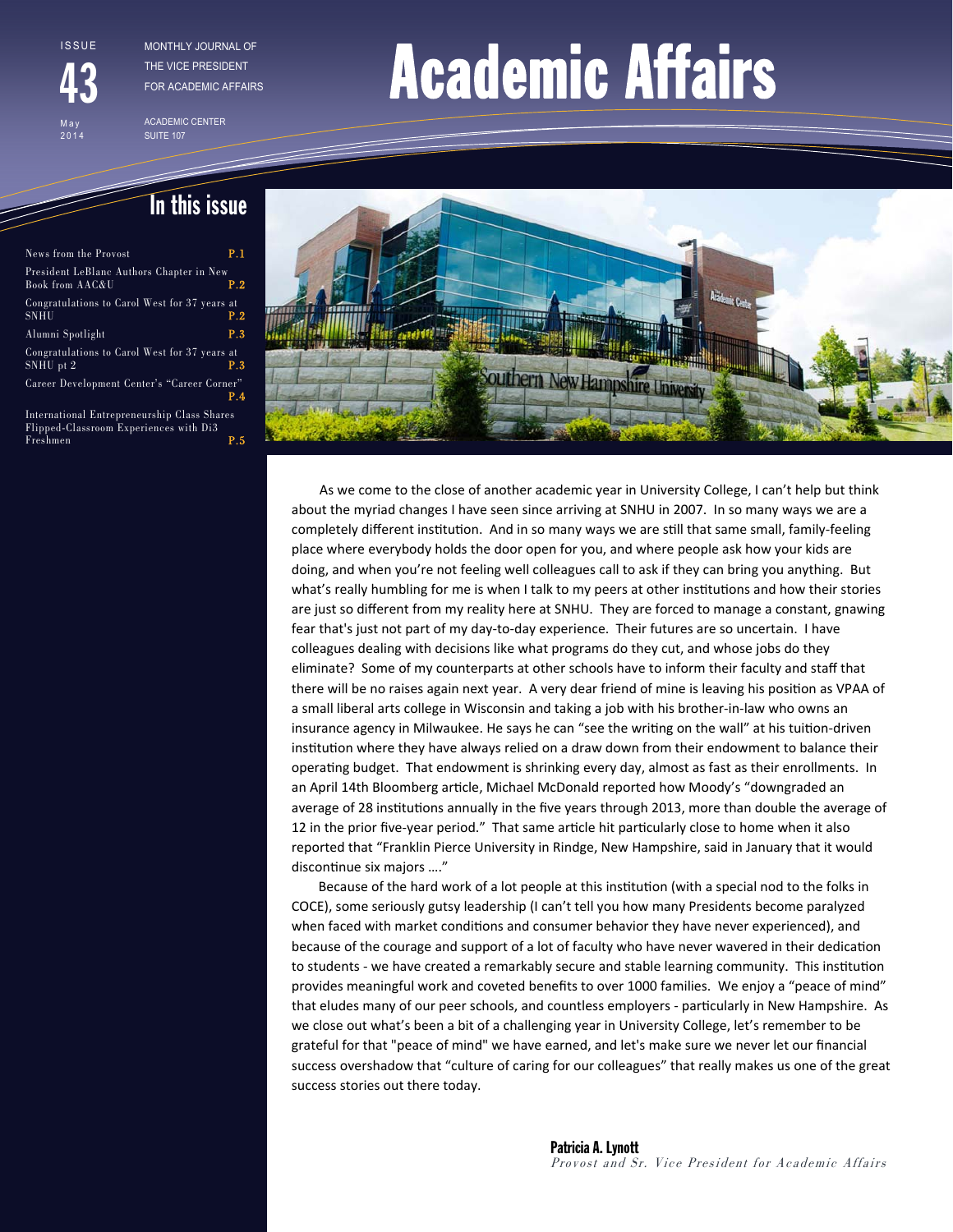## **Congratulations to Carol West for 37**

The Provost's Office would like to congratulate Carol West for 37 years at SNHU. Carol first came to SNHU when it was still New Hampshire College on August 8, 1977.

Carol has said that SNHU has become a second home to her and the many people she has met and worked with have become a second family, especially in Shapiro Library. Carol also says that "as in any family, there have been many challenges but also many good times. People seem to rise to the challenges because they are held together by celebrating the good times."

A memorable moment while working at SNHU was in the late 1980's when the Director of the Library, Dick Pantano, asked Carol if she thought a personal com‐ puter would be useful in her work. He purchased an Apple II and she fell in love with it. The rapid changes in computer technology since that time have had a monumental effect on li‐ braries and information retrieval.

## **President LeBlanc Authors Chapter in New Book from AAC&U**

*SubmiƩed by: Deb Wilcox, Special Asst. to the Provost* 

**years at SNHU** President Paul LeBlanc is the author of a chapter in a new publication from AAC&U in their Bringing Theory to Practice series. The book, edited by Jill N. Reich, is entitled *Civic Engagement, Civic Development, and Higher EducaƟon: New PerspecƟves on TransformaƟonal Learning.*

> LeBlanc's chapter - "Making Civic Engagement Matter to More Students: Expanding Our Reach and Improving Our Practice" - addresses the opportunities for civic engagement with online students and competency‐based programs such as College for America (CfA). As LeBlanc writes: "The first step in becoming engaged in the community—in any community—is to think of oneself as first belonging and then as empowered—a sense that grows with CfA students, who form workplace "meet ups" on their own and find ways to support each other. CfA then builds on that sense of community with requirements that they start engaging in professional networks such as LinkedIn as part of a competency called "establishing a professional presence." In fact, social capital theory and social media tools are a critical part of CfA's design. The CfA portal allows students to see who else in their company is enrolled (in design studies, students identified this as very important to them), who else is working on the same competencies, and who else has successfully completed which competencies (since they might then become a peer-to-peer learning resource) … This peer‐to‐peer engagement serves learning needs while also building a sense of community. It does so not only from a sense of belonging and shared experience, but also through the empowering confidence that comes from helping peers."

The full chapter is available from this link:

http://www.aacu.org/bringing\_theory/documents/4CivicSeries\_CECD\_final\_r.pdf.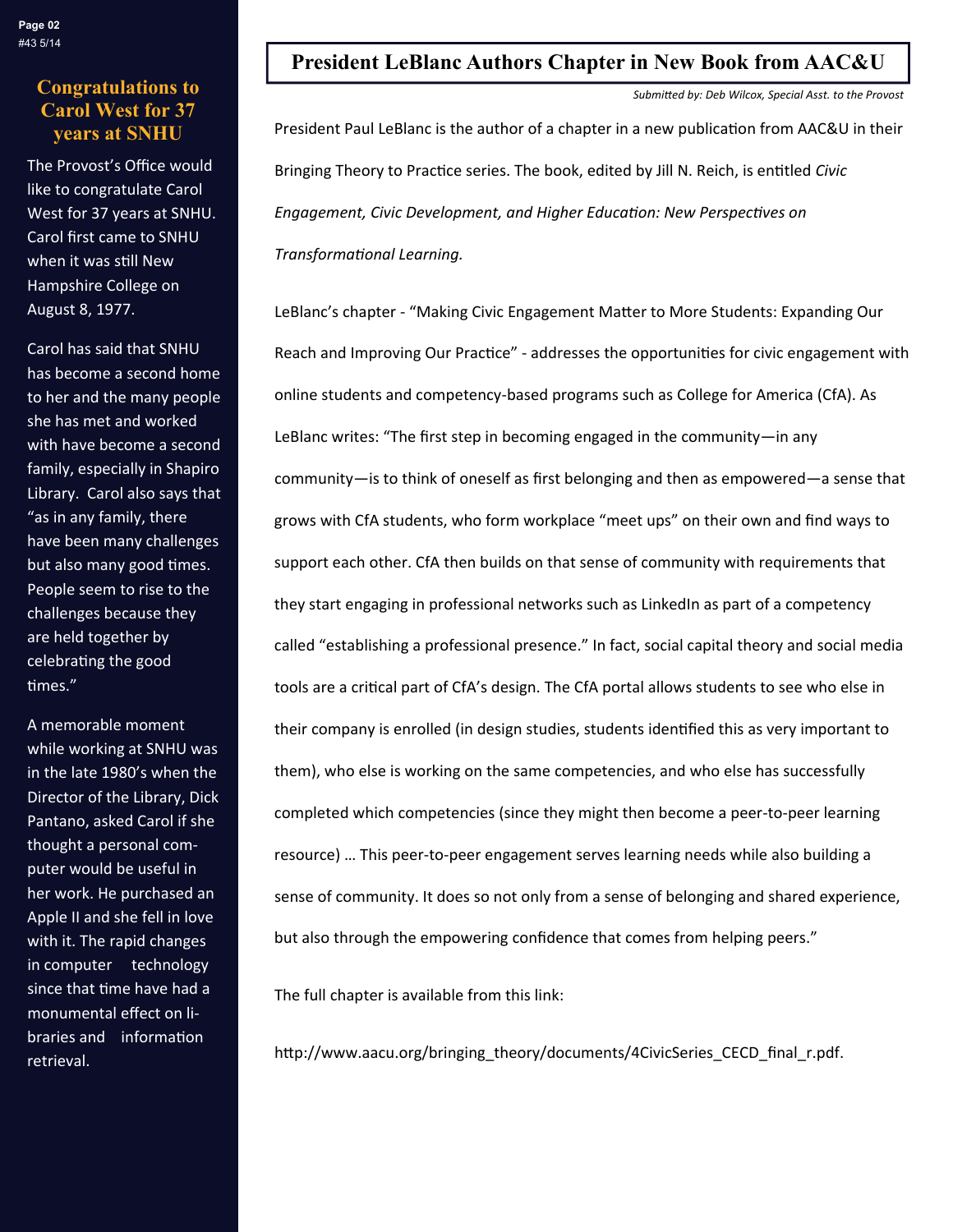## **Alumni Spotlight: Active Alumni, Vibrant Campus**

*SubmiƩed by: The Office of InsƟtuƟonal Advancement* 

*Alumni Stories: Sharing Influence, Experience and ExperƟse*

*Impact magazine is the SNHU alumni and donor magazine, featuring stories of alumni and current students doing extraordinary things with their educaƟon, and the faculty, staff and donors who inspire them.*

*The new Spring 2014 issue is packed with profiles on remarkable members of the SNHU community, including:*

*The Men's Soccer Team, 2013 NCAA Division II NaƟonal Champions and big brothers to a very special ten‐year‐old boy named Ryan Mentor – cancer survivor, Penmen fan, country music enthusiast, and inspiraƟon to the enƟre SNHU community;*

*Dr. Lundy Lewis of the InformaƟon Technology Department, whose research with robots and intelligent avatars in addressing social dilemmas like post‐traumaƟc stress in soldiers and new therapy applicaƟons for children with auƟsm spectrum disorders, won him the Papoutsy Chair of Ethics and Social Responsibility;*

*Jessica Higgins '11, '14, a veteran of the U.S. Army and a military academic advisor at SNHU who is dedicaƟng her civilian career to helping student‐veterans achieve their*   $educational$  *goals;* 

*And Craig Ahlquist '80, the first Entrepreneur‐in‐Residence in the School of Business, who is fostering the culture of entrepreneurship at SNHU through experienƟal learning opportuniƟes and alumni‐business leader‐student relaƟonships.* 

*Visit alumni.snhu.edu/impact to read the electronic version of the magazine and to browse through bonus features for each story.*

As we begin mapping out the next issue of Impact for the fall of 2014, we turn to you, our faculty and staff, for help in selecting alumni to profile. We're looking for graduates whose *educaƟon and experience at our university has led to professional or personal success. If you know a budding entrepreneur, a steward of the community, a dedicated volunteer, or any alumna/us with a story worth sharing, please contact Audrey Bourque, manager of Alumni RelaƟons and CommunicaƟons (603.645.9792 or a.bourque@snhu.edu).* 

#### *Build Your Alumni Volunteer Network*

*The Office of Alumni RelaƟons encourages you to share the list of alumni volunteers who have helped to enrich your students' experience this year, so we may recognize these outstanding alumni at the President's RecepƟon at Homecoming, October 18. Please forward your roster of volunteers to KrisƟ DureƩe, Director of Alumni RelaƟons (k.dureƩe@snhu.edu or 603.645.9780).*

### **Congratulations to Carol West for 37 years at SNHU pt. 2**

Carol is excited about her retirement even though she is going to miss SNHU. One activity that Carol is going to be working on during her retirement is quilting. Carol wants to take classes and become better at it; her goal is to make quilts for each of her grandchildren (nine and three great‐grandchildren). Carol also said that she will probably continue with her volunteer efforts, especially in her role as a Trustee at her local library.

Congratulations again to Carol for all of her work at SNHU.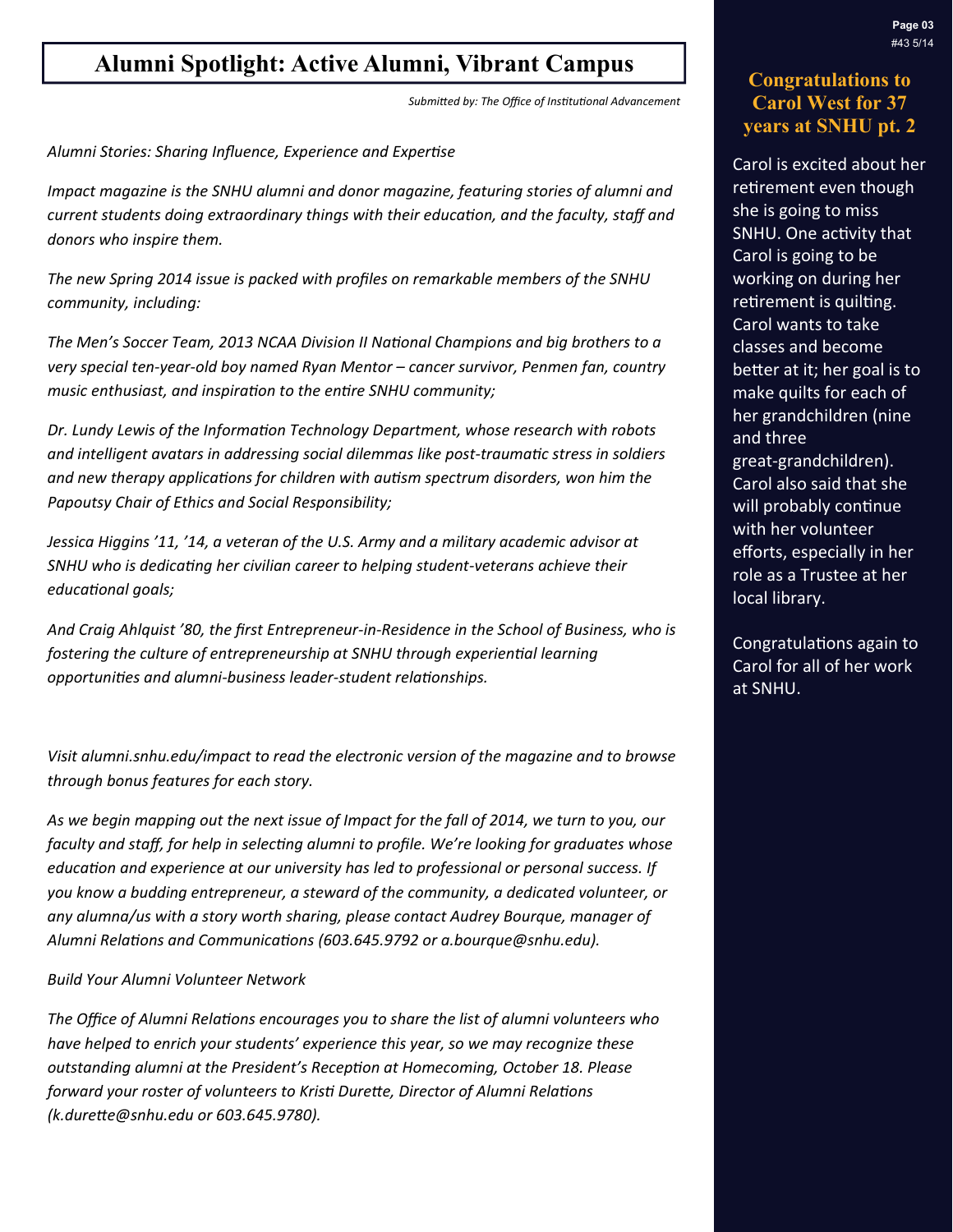#### **Career Development Center's "Career Corner"**

*SubmiƩed by: ChrisƟna Cassella, AdministraƟve Assistant, Career Development Center*

The Career Development Center would like to extend a special thank you to our colleagues in the faculty and staff who supported our efforts to expand career programs on campus! We have seen tremendous growth in this past year and we couldn't have done it without your help.

The Career Development Center hosted 30 events on campus attracting over 1500 students from undergraduate and graduate programs across all majors.

Over 140 organizations were represented at career events welcoming nearly 400 recruiters and alumni to campus to promote recruiting opportunities and participate in career networking. The quality of the campus recruiting program has improved with companies like BAE, The Boston Celtics, Easter Seals, Marriott International, and Walmart interviewing on campus.

Company site tours added a new dimension to the career program bringing students to corporate sites to learn first-hand about corporate culture and how to connect with hiring managers. Sites included: Bloomberg, C&S Wholesale Grocers, Fidelity Investments, Smuttynose Brewery, and the Walmart Distribution Center.

We hope to continue to grow these relationships in the next academic year and introduce new partnerships with employers that will ultimately lead to increased student success.

Please remember that the Career Development Center will be available all summer. We will continue to see students and alumni for appointments and will post new job and internship roles as they come in. We would also encourage you to use our office as a resource, if you're looking for ways to partner, or if you would like to connect with an employer to have them come into your class, please reach out to us – we would be happy to help.

We have already set the schedule for our core programs next year. Please share these dates on your syllabus, and if you make attendance mandatory or for extra credit, make us aware and we can let you know which students attend with our student check-in system. Thank you again for your continued support!

| Date            | Time          | Event                      | Location                |
|-----------------|---------------|----------------------------|-------------------------|
| September 23,   |               |                            | Dining Center, 2nd      |
| 2014            | 6:00-8:00 PM  | Resume Critique Night      | Floor                   |
| October 1, 2014 | 2:00 -5:00 PM | Career Expo                | Athletics Center        |
| October 22,     |               | <b>Career Connections:</b> | Dining Center, 2nd      |
| 2014            | 6:00-8:00 PM  | <b>Industry Networking</b> | Floor                   |
|                 |               | Career Connections: De-    |                         |
| November 12,    |               | mystifying Employment      | Hospitality Salons A &  |
| 2014            | 6:00-8:00 PM  | Agencies                   | B                       |
| February 3,     |               | <b>Career Connections:</b> | Hospitality Salons A, B |
| 2015            | 6:00-8:00 PM  | <b>Industry Panel</b>      | & C, and room HO 202    |
| February 4,     |               |                            | Dining Center, 2nd      |
| 2015            | 6:00-8:00 PM  | Resume Critique Night      | Floor                   |
| February 18,    |               |                            | Dining Center, 2nd      |
| 2015            | 2:00 -5:00 PM | Internship Fair            | Floor                   |
|                 |               | <b>Career Connections:</b> | Dining Center, 2nd      |
| March 18, 2015  | 6:00-8:00 PM  | Tips, Tricks & Tactics     | Floor                   |
|                 | 11:00AM-3:00  |                            | Dining Center, 2nd      |
| April 9, 2015   | PМ            | <b>Teacher Career Day</b>  | Floor                   |